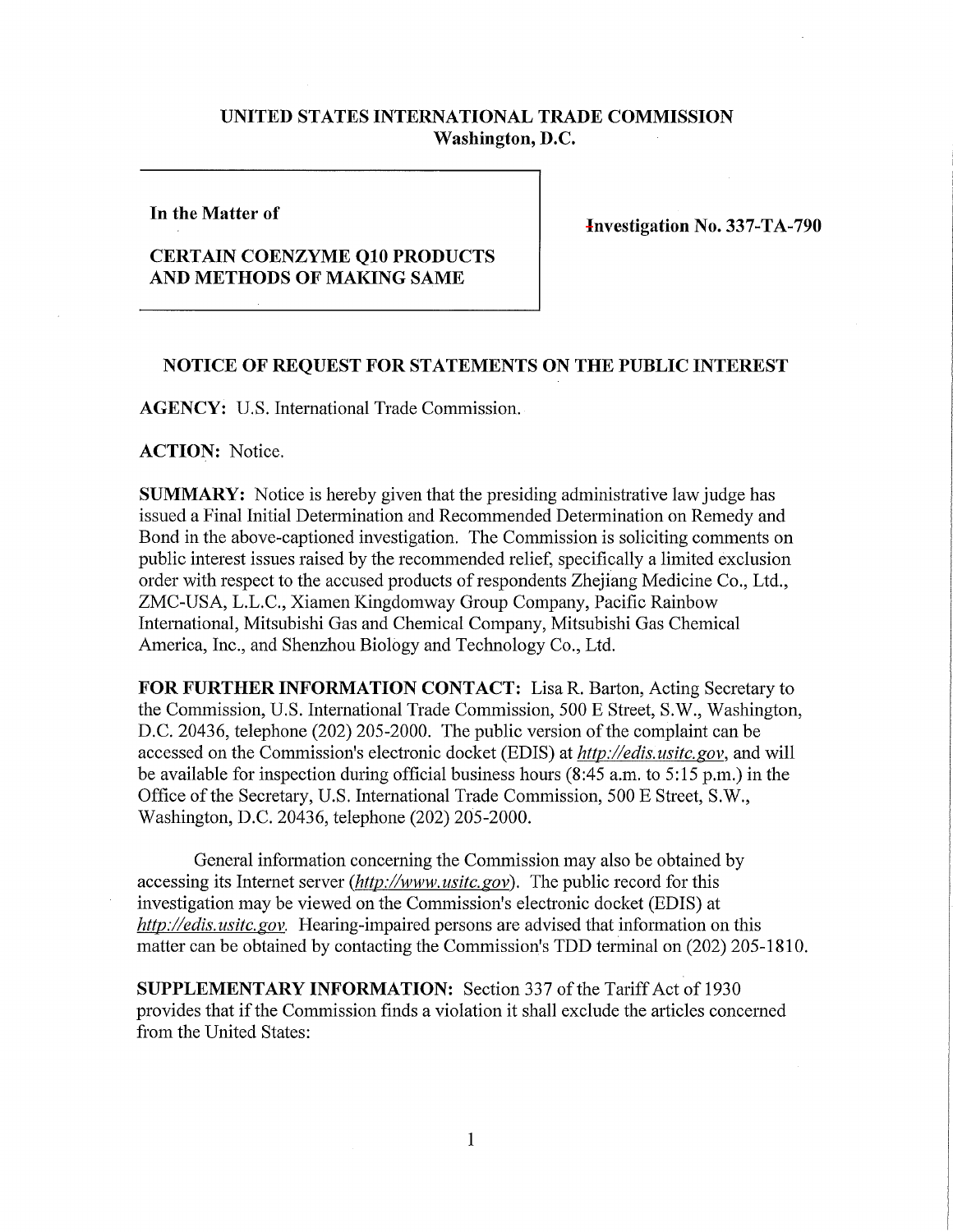unless, after considering the effect of such exclusion upon the public health and welfare, competitive conditions in the United States economy, the production of like or directly competitive articles in the United States, and United States consumers, it finds that such articles should not be excluded from entry.

19 U.S.C. § 1337(d)(1). A similar provision applies to cease and desist orders. 19 U.S.C.  $§$  1337(f)(1).

The Commission is interested in further development of the record on the public interest in these investigations. Accordingly, members of the public are invited to file submissions of no more than five (5) pages, inclusive of attachments, concerning the public interest in light of the administrative law judge's Recommended Determination on Remedy and Bond issued in this investigation on September 27, 2012. Comments should address whether issuance of an exclusion order and a cease and desist order in this investigation would affect the public health and welfare in the United States, competitive conditions in the United States economy, the production of like or directly competitive articles in the United States, or United States consumers.

In particular, the Commission is interested in comments that:

- (i) explain how the articles potentially subject to the recommended orders are used in the United States;
- (ii) identify any public health, safety, or welfare concerns in the United States relating to the recommended orders;
- (iii) identify like or directly competitive articles that complainant, its licensees, or third parties make in the United States which could replace the subject articles if they were to be excluded;
- (iv) indicate whether complainant, complainant's licensees, and/or third party suppliers have the capacity to replace the volume of articles potentially subject to the recommended exclusion order and/or a cease and desist order within a commercially reasonable time; and
- (v) explain how the exclusion order and cease and desist order would impact consumers in the United States.

Written submissions must be filed no later than by close of business on October 29, 2012.

Persons filing written submissions must file the original document electronically on or before the deadline stated above and submit 8 true paper copies to the Office of the Secretary by noon the next day pursuant to section 210.4(f) of the Commission's Rules of